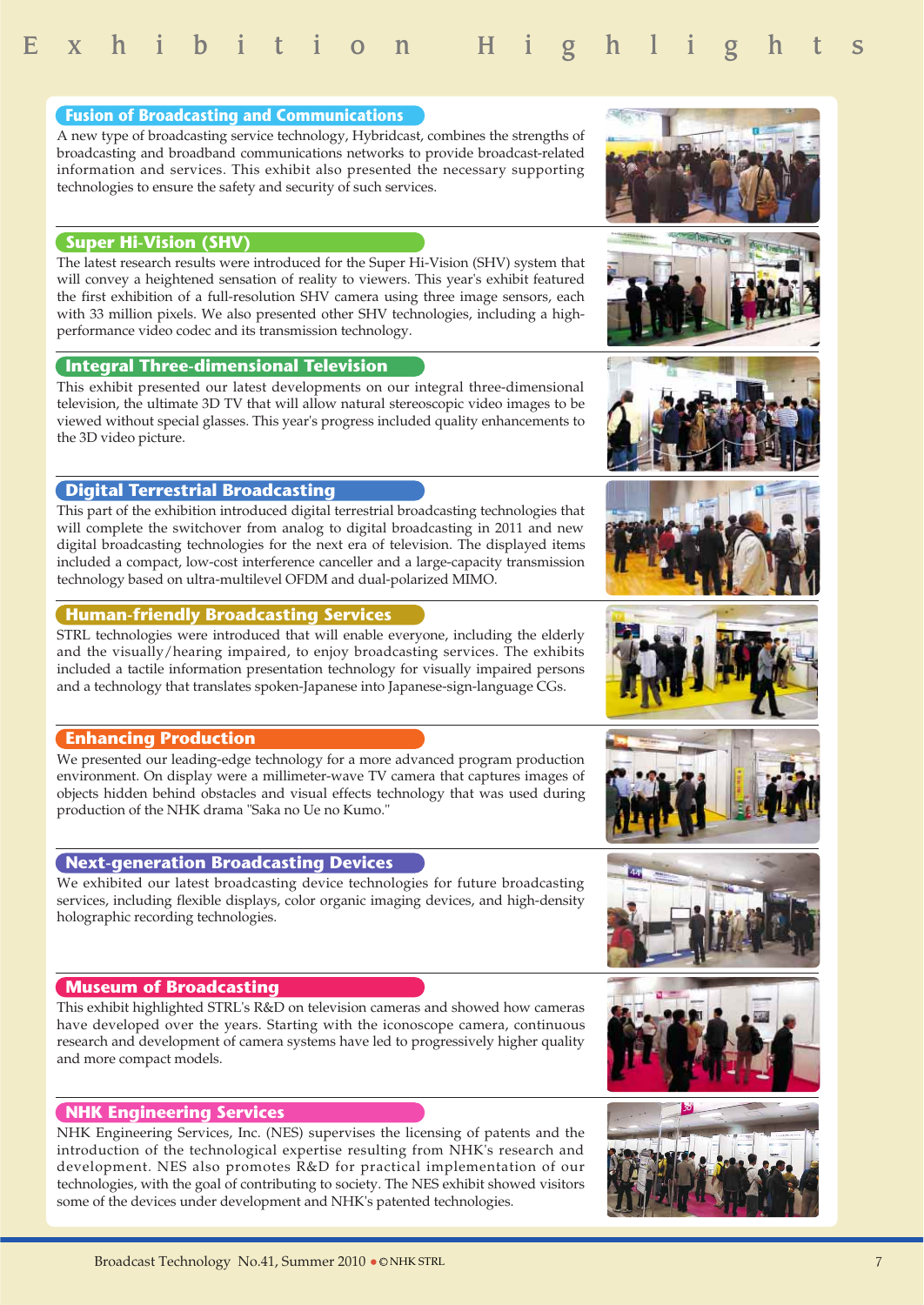### Fusion of Broadcasting and Communications

#### **Hybridcast: Fusing Broadcasting and Communications**

We are working to create a more convenient, easier-to-use broadcasting service with enriched content that combines the strengths of broadcasting and broadband communications networks. The exhibit presented examples of the hybridcast services that it will be technologically feasible in the near future.



#### **Identity-Web Services Framework between Broadcasting and Communications**

We are studying an<br>identity verification verification sharing technology (Identity Web Service technology) with the goal of making personal services or members-only services easier to use for television service. This exhibit presented a framework in which a user can easily access communications services while watching a TV program.



#### **Digital Watermarking System for Content Distribution over the Internet**

To prevent copyright infringements such as unauthorized distribution of content, STRL is conducting research on a digital watermarking technology that embeds invisible information in video content. The exhibit demonstrated a technology that quickly detects such information embedded in live video streams sent over the Internet.



#### **Context-aware TV User Interface**

STRL is working on an advanced TV user interface incorporating context recognition technologies that can understand a viewer's circumstances and display content that may interest them. This exhibit showed how the interface maintains its awareness of the viewer and how it selects and presents appropriate content.



#### **Secure Content Distribution Services**

STRL is studying security technologies for secure and reliable content distribution via communications networks. The exhibited technology enables anonymous content viewing rights even while it utilizes the viewing history of the user.



#### **Comment Analysis for Social TV Services**

We are interested in developing social television services that will be able to analyze comments that viewers post while watching TV and use the results to offer services that may be of interest to them. The exhibit presented research on new virtual communication spaces, "virtual living<br>rooms," where creative

where creative relationships can be built between viewers and between broadcasters and viewers.



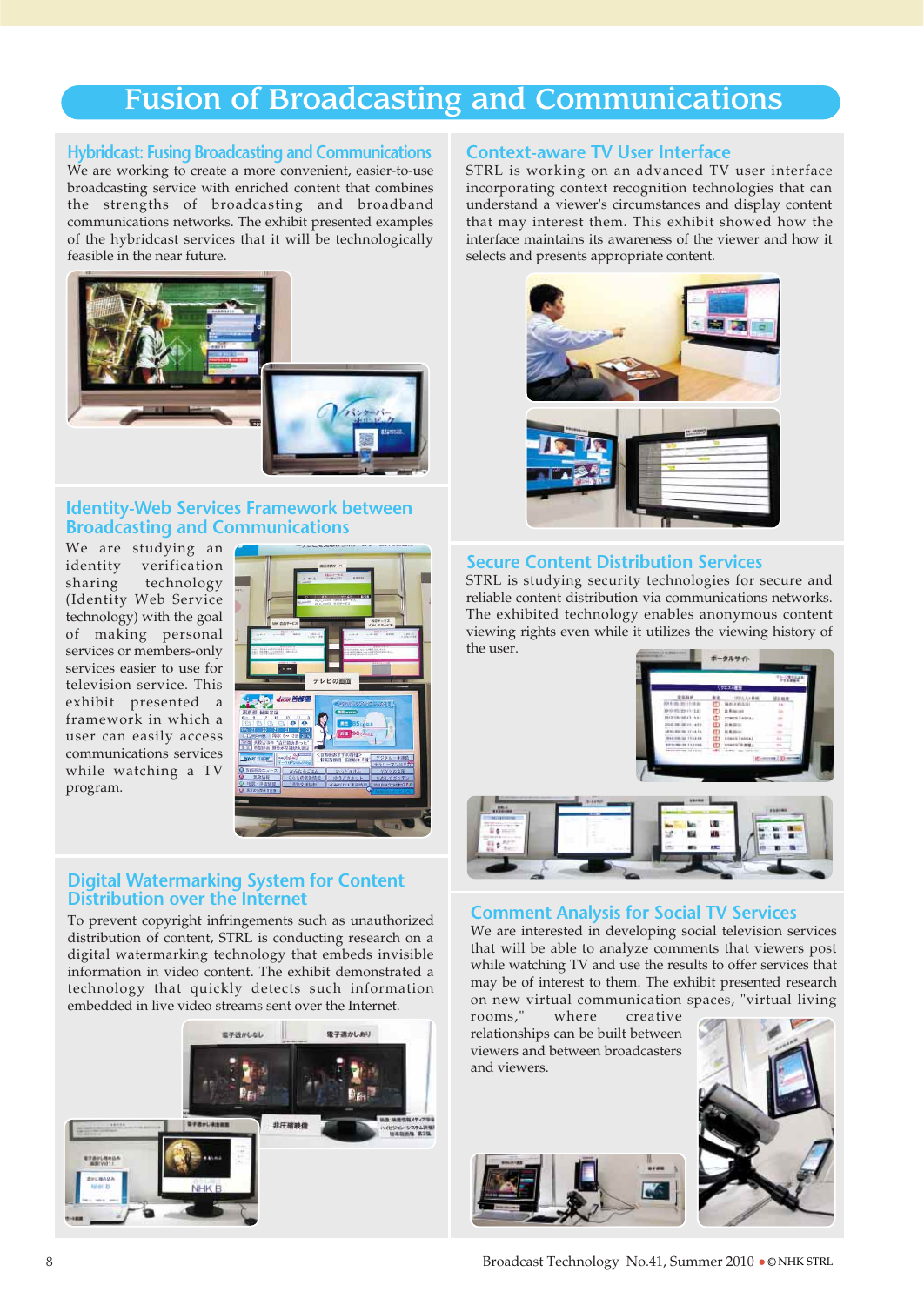#### **Relevant Retrieval System for NHK Creative Library**

The Relevant Retrieval System searches for archived video in the online NHK Creative Library by using content and image similarity retrieval technologies. Its search results are presented in an easy-tounderstand manner.

川本神 後接会システィ



#### **CG Content Production Services using Cloud Computing**

Research is advancing on CG video content production services using cloud computing, in which all of the processes, ranging from materials retrieval and TVMLbased CG content production to live video streaming are handled on the server side. The latest research results were presented to show how end-users can easily produce CG video content on their PCs and mobile devices.



## Super Hi-Vision (SHV)

#### **Full-resolution Super Hi-Vision Camera System**

STRL is working on a full-resolution Super Hi-Vision (SHV) camera that uses three image sensors, each with 33 million pixels. The exhibit displayed our latest prototype color camera that incorporates signal processing to improve

picture quality and a transmitter small enough to be integrated with the camera head.





#### **Super Hi-Vision Theater**

Visitors to the theater were treated to a program that combined vivid Super Hi-Vision (SHV) images by a prototype camera designed to be compact and easily handled with realistic three-dimensional sound produced on a 22.2 multichannel sound system. They also saw the first SHV video shot with our prototype full-resolution camera.



#### **High-performance Super Hi-Vision Video Codec**

Research is continuing on video compression coding technology for Super Hi-Vision (SHV) broadcasting. The exhibited device codes and decodes SHV signals in real time. 60p encoding and signal compensation is an efficient way to guarantee high picture quality.





#### **Cable Television System for Super Hi-Vision**

STRL is proceeding with its research on Super Hi-Vision broadcasting for cable television. It has developed technologies for transmitting SHV on existing cable television systems that work by dividing up encoded SHV signals, which are larger than encoded Hi-Vision signals, and transmitting them as multiple high-frequency signals.



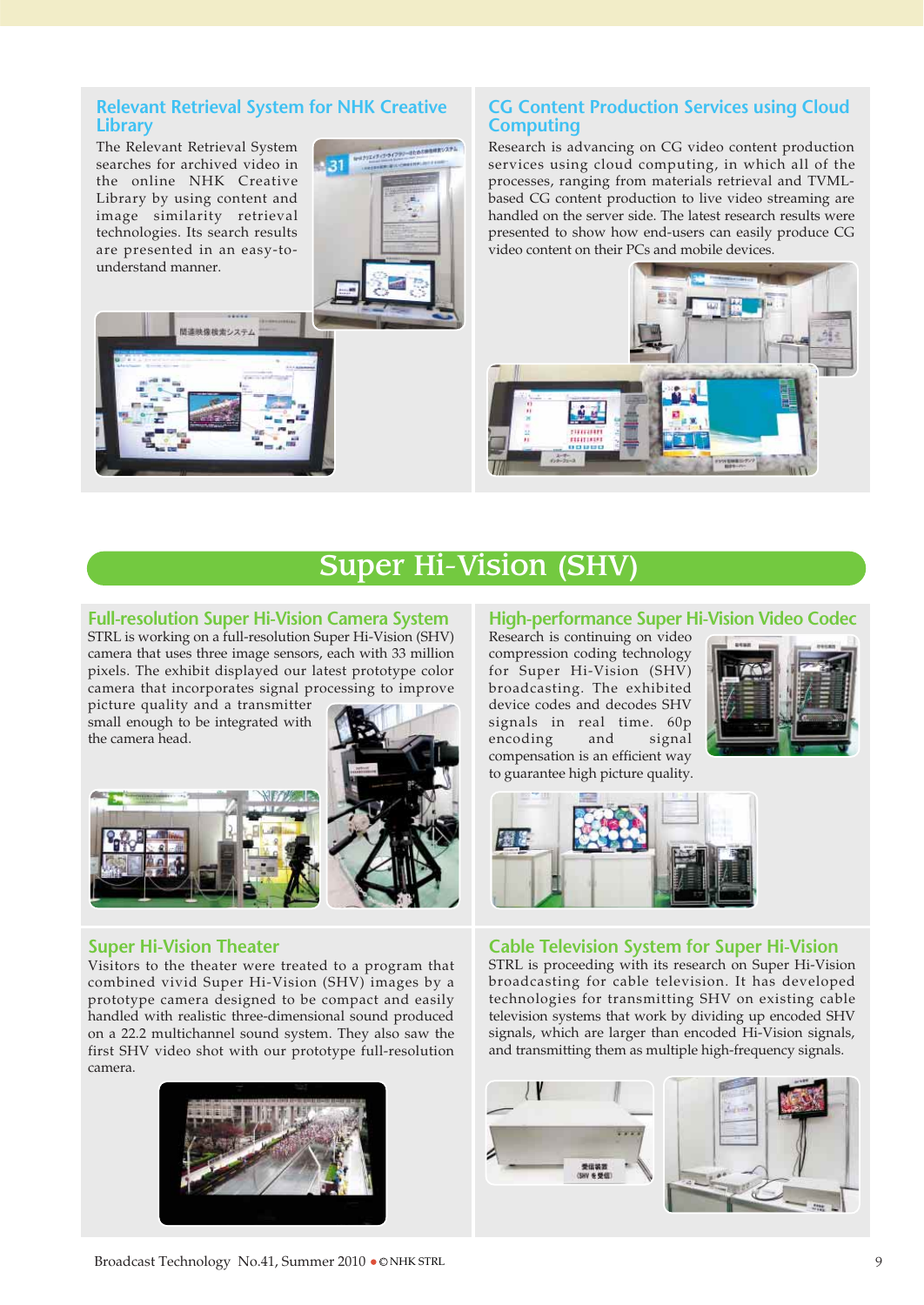#### **Optical LAN for Super Hi-Vision**

Research continues on ultra-fast optical networks to transmit Super Hi-vision (SHV) signals between the studios, video servers, editing rooms, etc. in a broadcasting station. The latest prototype is capable of transmitting multiple uncompressed SHV signals in the dual green format over a single optical fiber.



#### **Lightweight Loudspeaker Using Polymer Films**

We are conducting research on compact, lightweight loudspeakers, with the ultimate goal being a 22.2 multichannel sound system for a home Super Hi-Vision (SHV) system. STRL researchers invented a completely new type of loudspeaker that employs high-tensilestrength electroactive elastomer. This new type of loudspeaker has a wide frequency range (from 80 Hz to 15 kHz) and good sound quality.



#### **Wide-gamut Colorimetry for Super Hi-Vision**

#### **58-inch Diagonal Ultrahigh-Definition Plasma Display with 0.33-mm Pixel Pitch**

STRL is studying large ultrahigh-definition plasma display panels (PDPs) with the goal of realizing a home Super Hi-Vision (SHV) television system. Based on the guidelines obtained through gas-discharge simulations and PDP panel simulations, a prototype 58-inch ultrahigh-resolution PDP with a 0.33-mm pixel pitch was fabricated and exhibited.



#### **Home Reproduction of Super Hi-Vision Audio**

We are conducting studies to enable highly realistic SHV audio presentations using only a few loudspeakers. By calculating the sound propagation characteristics of a listening area, we successfully reproduced 22.2 multichannel sound with only four or nine loudspeakers.



The Super Hi-Vision (SHV) system is meant to convey an unparalleled sense of quality and realism. To make this possible, examinations are underway on choosing the appropriate video parameters for SHV systems. This exhibit introduced our wide color gamut video parameter proposal for faithfully reproducing more vivid colors than are feasible with conventional TV systems.



# **22.2 Multichannel Sound Production**

STRL is developing a sound production system that will make it easy to produce 22.2 multichannel sound for Super Hi-Vision (SHV). This exhibit presented new microphones and an audio mixer for the 22.2 multichannel sound system.



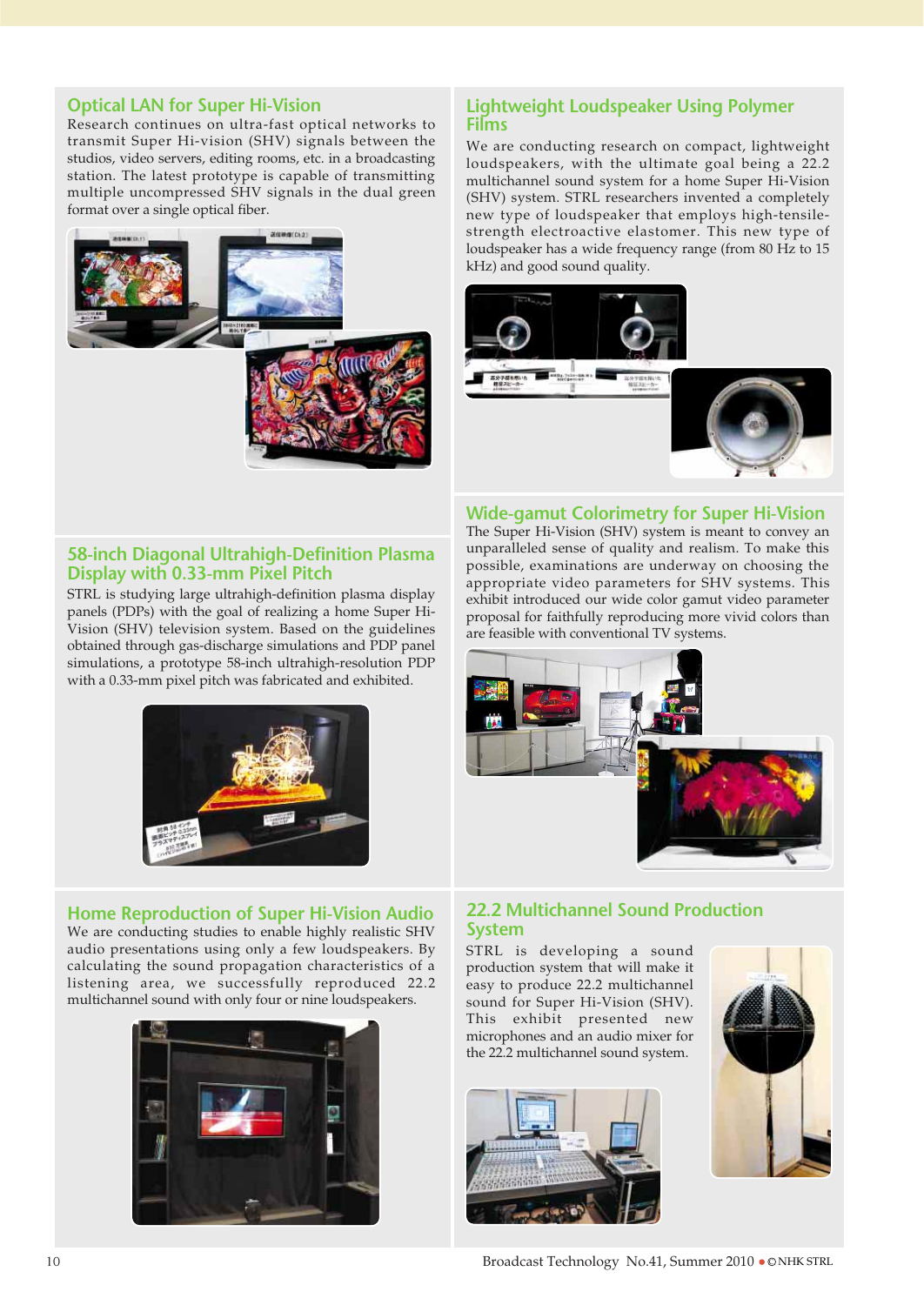### Integral Three-dimensional Television

#### **Integral Three-dimensional Television**

STRL is researching an integral three-dimensional (3D) TV system for future broadcasting. This system uses an array of microlenses to shoot and display stereoscopic images. We improved the quality of the reconstructed 3D images by increasing the lens positioning accuracy and making a distortion compensation for the projected images.



### Digital Terrestrial Broadcasting

#### **Channel Equalizer of Multipath Distortion for Community Reception Facilities**

To ensure stable reception of digital terrestrial broadcasts, STRL is developing reception technology that is resistant to interference. This exhibit presented a new channel equalizer for use in community reception facilities. It eliminates the multipath distortion of received signals caused by longdelay multipath waves outside the guard interval (GI) of the OFDM signal.

GI越えマルチバス

#### **Interference Canceller for Digital Terrestrial Broadcasting Receiver**

A large number of transmitter sites are being installed for digital terrestrial broadcasting, and there is a danger that co-channel interference from them will occasionally disrupt signal reception. To solve this problem, we have developed a compact, low-cost digital interference canceller for use in community reception facilities and households.

#### **Mobile Reception Technology for Digital Terrestrial HDTV Broadcasting**

The reception area for mobile HDTV broadcasting is limited because of signal power drops and obstacles encountered along the movement route. This exhibit presented a mobile reception technology that expands the coverage area by using eight-branch space diversity reception and iterative decoding of error correction codes.



#### **Mobile Multimedia Broadcasting in the VHF-Low Band**

In 2009, the Information and Communications Council decided on the format for multimedia broadcasts on channels 1 to 3 in the VHF band (90 to 108 MHz), which will become available after analog television broadcasts end in 2011. Prototype receivers compliant with this format and conceptual service images were presented.



#### **Large-capacity Transmission Technology for Next-generation Digital Terrestrial Broadcasting**

STRL is researching ways of expanding transmission capacity to enable Super Hi-Vision (SHV) and other largecapacity content to be carried over digital terrestrial broadcasts. The combination of 'ultra-multilevel' OFDM technology and dual polarized MIMO technology makes it feasible to transmit four Hi-Vision (HD) programs on a single channel.

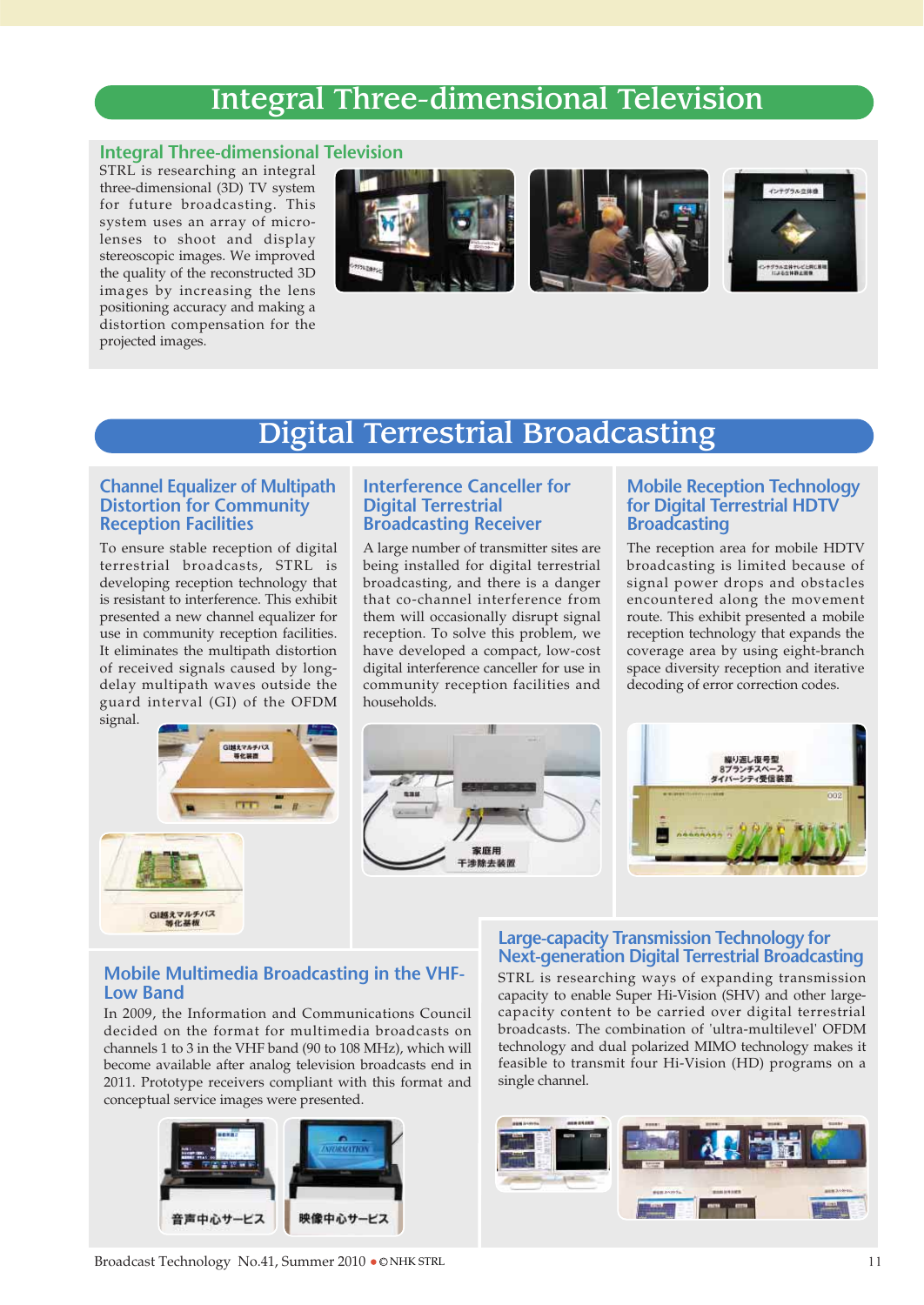#### **Robust Transmission Technology of Mobile Reception for Next-generation Digital Terrestrial Broadcasting**

The next generation of digital terrestrial broadcasting will deliver stable Hi-Vision quality video signals to mobile terminals; even mobile phones on moving trains will be able to receive stable images. This exhibit introduced some

of the robust transmission technologies for mobile reception in severe multipath fading environments.





#### **Consultation Desk for Answering Your Questions about Digital Broadcasting Reception**

Analog terrestrial and satellite TV broadcasts will end until July 24 2011 and be completely replaced by digital broadcasting. NHK is working to keep viewers informed about how to receive digital broadcasting, and it set up a booth to answer questions about digital broadcasting from visitors to the open house.



### Human-friendly Broadcasting Services

#### **Multi-modal Information Presentation System for the Visually Impaired**

STRL is researching barrier-free information technology, which enables people with visual impairments to understand data broadcasts and utilize electronic program guides. This exhibit presented a multi-modal information presentation system that allows the user to select the information presentation format that best compensates for their specific impairment.



#### **Live Closed-captioning using Speech Recognition**

We are researching speech recognition technology with the goal of enhancing closed-captioned broadcasting for the

hearing impaired and elderly. In fact, automatic speech recognition is already being used to produce closedcaptions for certain programs such as sports. The exhibit presented a compact, laborsaving closed-caption



production system for live news programs.

#### **Automatic Detection of Unpleasant Scenes**

Viewers of large-screen TVs may feel uncomfortable viewing certain scenes involving shaky camera shots and flickering patterns. This booth displayed STRL's ongoing

research on technologies to automatically detect scenes that are likely to generate unpleasant sensations. These technologies are intended for the editing stage of program production.



#### **Translating Japanese into Computeranimated Japanese Sign Language**

To expand Japanese Sign Language (JSL) broadcasting services, STRL is conducting basic research on technologies that will translate spoken-Japanese into JSL and

automatically generate CG videos of JSL. Our Japanese-JSL dictionary for use in translating text into JSL and a highquality, natural JSL CG video were on display.



#### **Automatic Evaluation of Program Sound Balance for the Elderly**

In line with STRL's goal to make broadcasting services easier for the elderly to listen to, we conducted hearing experiments on the audio portion of a program and developed a technology that automatically determines the optimal sound balance for elderly persons, based on the



relationship between the loudness of the narration and the background sound (music and sound effects). This exhibit also presented a demonstration of how a person's sense of hearing changes with age.

#### **Haptic Technology for Representing 3-D Objects**

Research is underway on haptic technology in an attempt to create televisions that can transmit the sensation of touching a displayed object. Through the control of high-precision



haptic devices, we have achieved a way of touching a virtual object with the palm and fingers.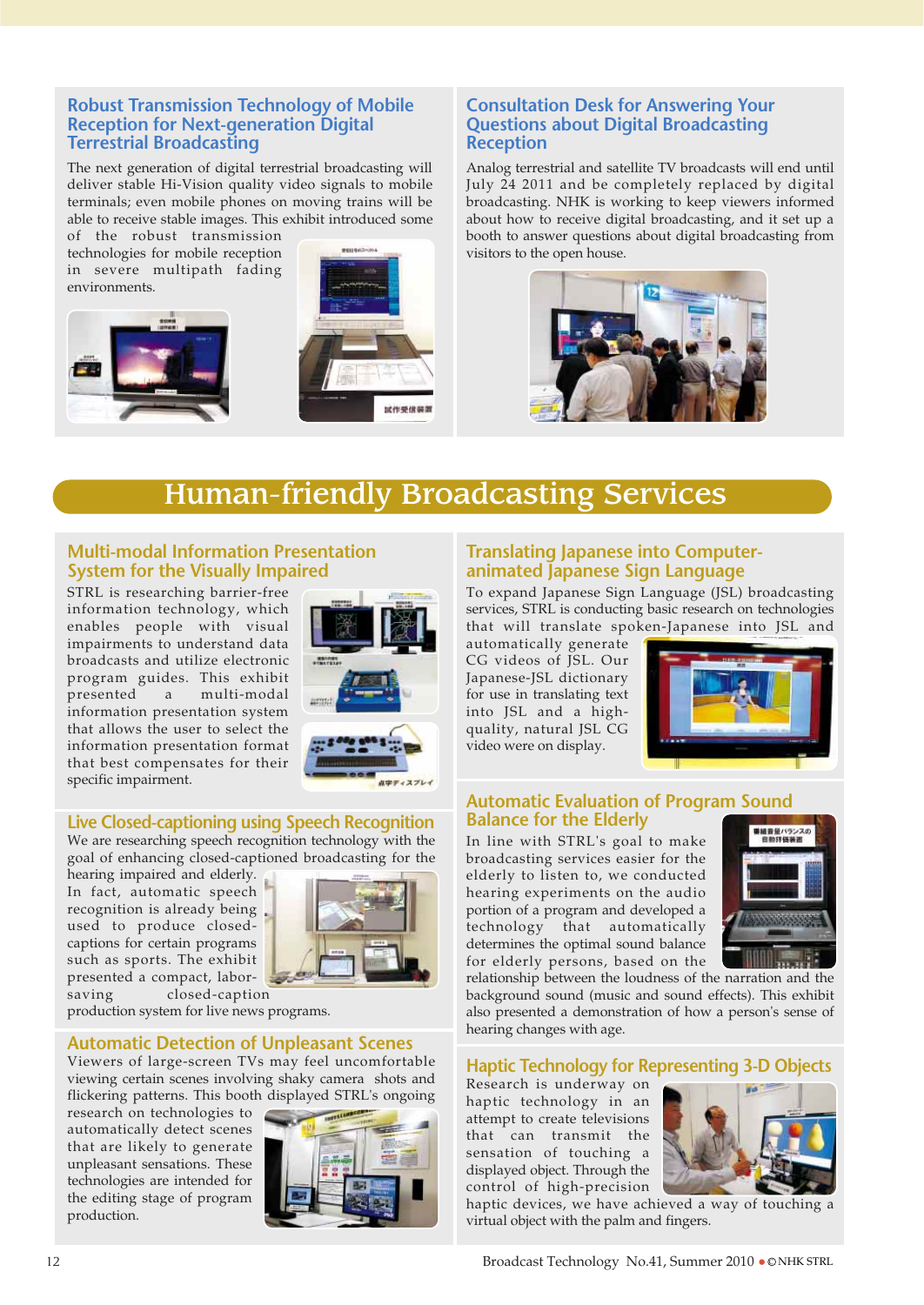### Enhancing Production

#### **Flexible Program Production System**

This booth presented a distributed file system for storing massive amounts of program materials by distributing them to different broadcasting stations. It also



featured a versatile program production system with which program editors can do their work on a web screen and access all the necessary materials by using distribution processing and long-distance file transfer technology.

#### **Millimeter-wave TV Camera**

STRL is making progress on the millimeter-wave TV camera that uses radio waves to capture images of objects hidden by obstructions such as smoke or fog. The camera would be useful, for example, in making reports during disasters. The latest prototype has faster beam scanning and a higher frame frequency than the previous one.



#### **Advanced FPU Mobile Relay System**

STRL is conducting research to enhance the reliability of the 800-MHz band field pick-up units (FPUs) used in live broadcasts of marathons and other events. The exhibit featured MIMO-OFDM technology, which has double the transmission capacity of the conventional transmission technology while having the same bandwidth and link reliability.



#### **Lighting Device Technology using Organic Light Emitting Diodes**

We are working on developing white organic electroluminescence (EL) lighting equipment for



program production that is low in 有機ELキャスターライ energy consumption, gentle on the eyes, and does not use mercury. This exhibit included a compact base light and a caster light which was used in the television programs of the Vancouver Winter Olympics.

#### **The VFX World of "Saka no Ue no Kumo"**

NHK's special drama, "Saka no Ue no Kumo (part 1)," broadcast in December 2009, employed many visual effects (VFX) to reproduce street scenes in Japan during the Meiji period and scenes from the First Sino-Japanese War and Russo-Japanese War. This exhibit introduced the video



production technologies used to make this program.

### Next Generation Broadcasting Devices

#### **Organic Image Sensor**

The eventual goal of this research is to construct an small, high-quality color camera that will use a single-chip color image sensor with layered organic films instead of multiple image sensors and a prism. A recently fabricated prototype sensor with a small pixel size and

increased number of pixels was on display at the exhibit.



#### **HARP Imaging Device using Fiber Optic Plate**

Work is advancing on an ultrahigh-sensitivity image tube that incorporates a fiber optic plate (FOP) as its substrate. The FOP can directly connect a HARP photoconductive film to an X-ray



fluorescent screen or to an image intensifier sensitive to near-infrared light, and it can be used to improve the quality of science television programs and the performance of X-ray diagnostic equipment.

#### **Flexible Organic Light Emitting Diode Display**

Research is continuing on a thin, lightweight and flexible television display. We intend to make a bendable display that is easy-totransport. STRL used a coating method to fabricate an organic TFTdriven organic EL panel and used it to make a high-resolution flexible display.



#### **Recording System using Thin Optical Disks**

STRL has been conducting studies on high-speed, large-capacity thin optical disks, with the goal of using them in a next-generation archive system. This exhibit showed a device technology that will handle flexible, soft, thin optical disks in the same way as current optical disks.



#### **High-density Holographic Recording Technology**

STRL has been studying holographic recording technology that can store huge amounts of data and record Super Hi-Vision (SHV) signals in the future. The exhibit showed an experimental system, which enlarged the numerical aperture of the object lens for recording and reproduction and has a light-focusing spot size that is less than a quarter the size of our 2009 prototype.